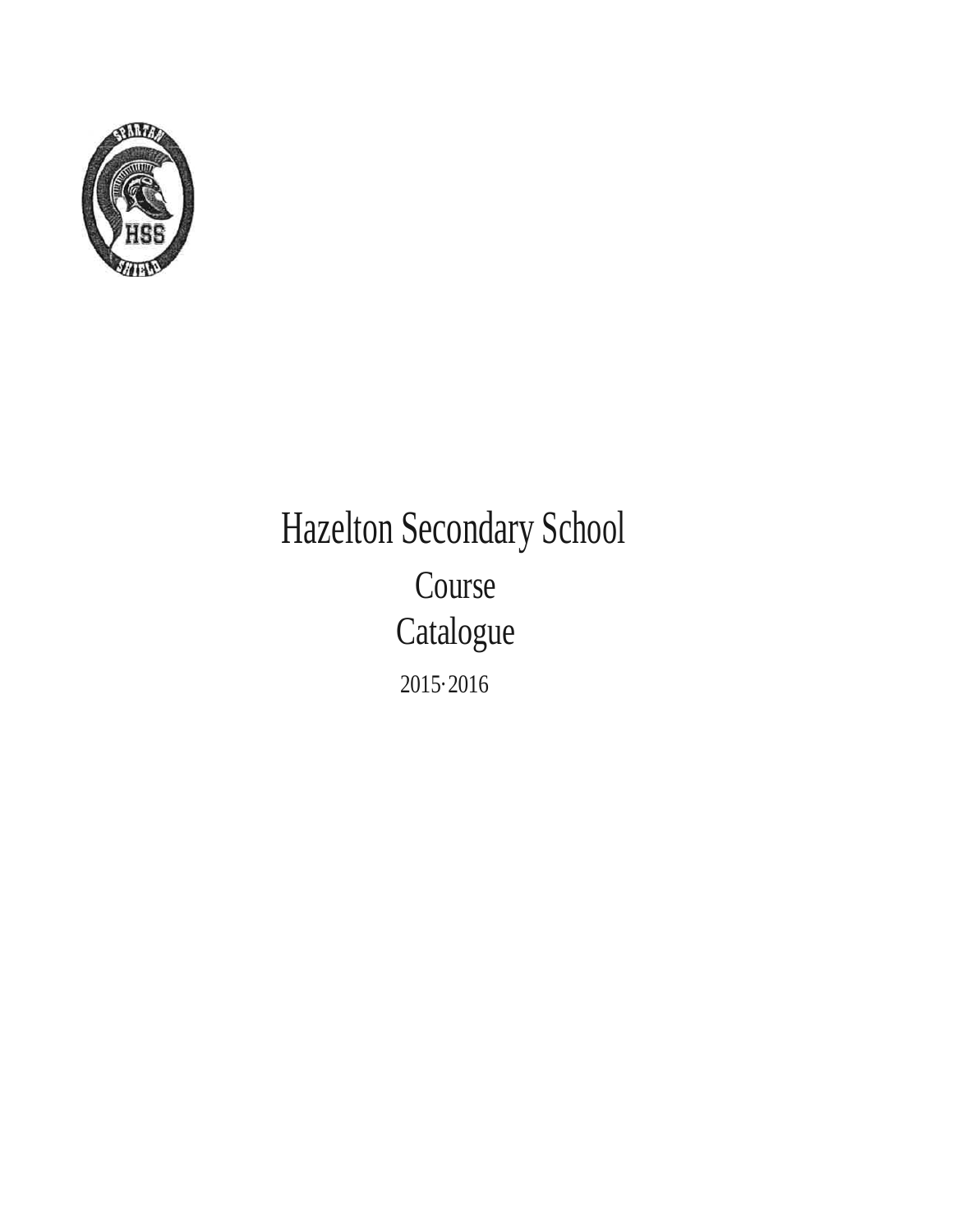At Hazelton Secondary School weoffer a varietyof courses that are inclusive, creative andexciting.In this catalogue you will find a brief description of the subjects that are currently offered.

## **English/ Social Studies:**

#### **Humanities 8 and 9**

Humanities is a broad scale, year-long course that seeks to relate English and Social Studies 8 & 9.

#### **English 10**

Theaimof EnglishLanguage Arts is to provide students with opportunities for personal and intellectual growth throughspeaking listening, reading,viewing, writing,and representing to make meaning of the worldandto prepare them to participate effectively in all aspects of society.Through the study of a varietyof literature, including short fiction, non-fiction, novel, poetry, drama; and film, students are expected to comprehend and respond to oral a nd written text,to communicate ideas, information, and feelings using various media, to think critically and creatively, to reflect on their thinking and learning, and to develop a continuously increasing understanding of self and others. This course includes a mandatory provincial exam that is worth 20% of the students'final grade for the c ourse.

#### **Communications11 and12**

Communications 11and 12 focus on the essentiallanguage skills needed to function successfully in dailylife andthe workplace. More specifically students engage in lessons that create a positive attitude while speaking,reading and writing. Course content is focused on the culture of being a teenager and the responsibility of being a member of a remote community.

#### **English 10 First Peoples and English 11 First Peoples**

English 10and11First Peoples provide opportunities for all students to learnabout and engage with indigenous creative expression andthe worldsof First Peoples provincially, nationally, and internationally. These courses focus on the experiences, values,and beliefs of First Peoples as shown in various forms of text: oral stories, speech,poetry, drama, song, film, and fiction and non-fiction prose. An important feature of the courses is their emphasis on **authentic** First Peoples voices; all approved texts are created by or with First Peoples.Another key feature is the recurrence of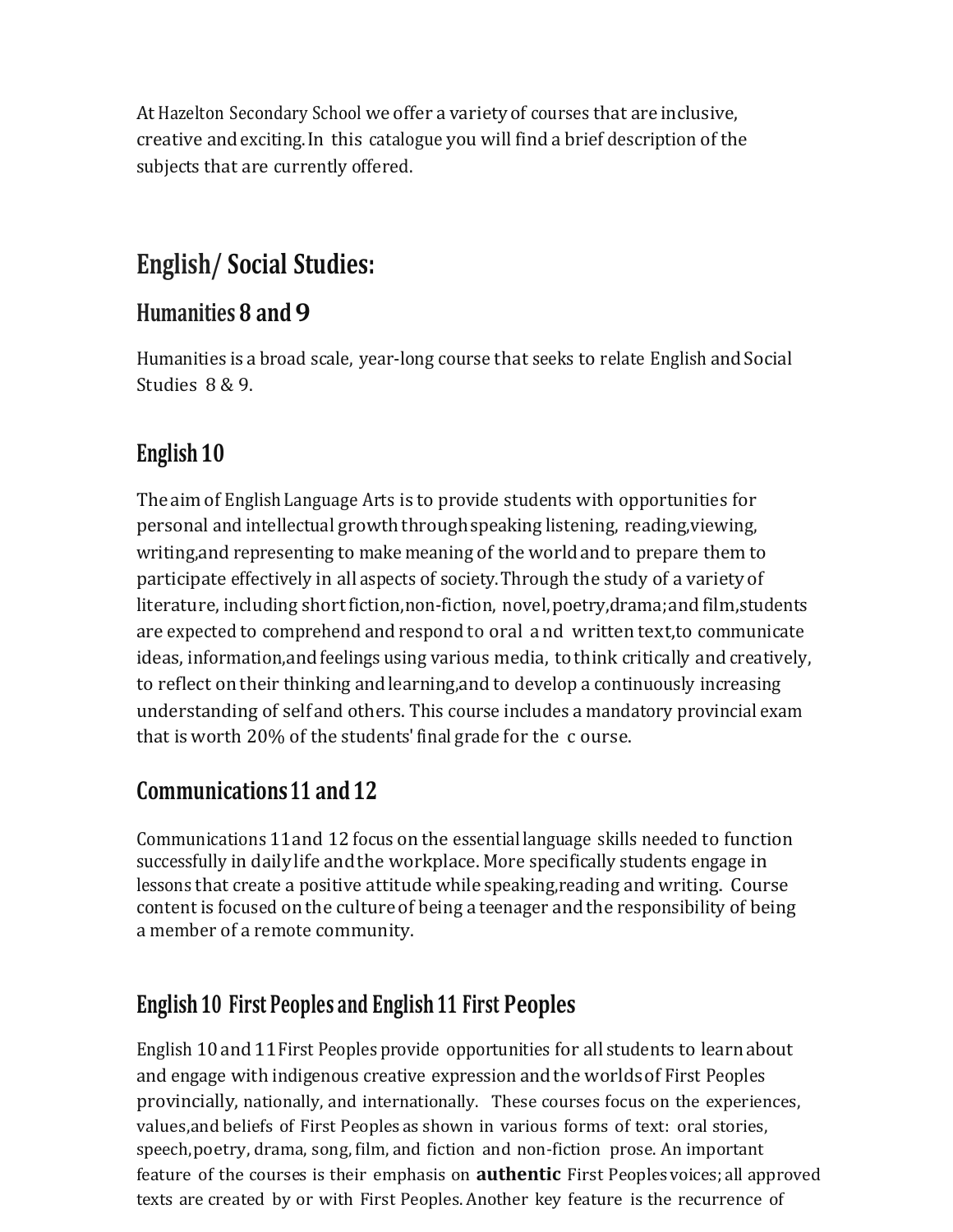central themes of identity and the significance of colonization. There is also a strong emphasis on the importance of the oral tradition in First Peoples'cultures. English 10 First Peoples is the academic equivalent of English Language Arts 10, and requires students to complete a provincial exam worth 20% of their final grade. English 11 First Peoples is the academic equivalent of English 11. They are designed to enable students to develop the English language and literacy skills required to meet provincial graduation requirements.

#### **English12 First Peoples**

English 12 First Peoples provides opportunities for all students to learn about and engage with indigenous creative expression and the worlds of First Peoples provincially, nationally, and internationally. These courses focus on the experiences, values, and beliefs of First Peoples as shown in various forms of text: oral stories, speech, poetry, drama, song, film, and fiction and non-fiction prose. An important feature of the course is its emphasis on **authentic** First Peoples voices; all approved texts are created by or with First Peoples.English 12 First Peoples is the academic equivalent of English Language Arts 12, and requires students to complete a provincial exam worth 40% of their final grade. English 12 First Peoplesdraws attention to recurring themes that are part of the world view of many First Peoples,including connection to the land; First Peoples' spirituality;the role of Elders;the value of knowledge; relationships between individual, family, and- community; the importance of the oral tradition the experience of colonization and decolonization (including residential schools,the Indian Act, etc.); and the role of humour in First Peoples culture.

#### **English 12**

English 12 is a senior level English course and is meant to be challenging. Students are expected to produce high quality work and to pass the course in order to graduate. In this course, students are expected to continue to improve their skills in the six areas of language arts: reading and viewing, listening and speaking, and writing and representing. The skilled use of language is associated with many opportunities in life, including further education, work, and social interaction. English 12 provides students with the opportunity to study a variety of literary,oral,and informational texts. Through these texts, students will be presented with a window to the past, a complex portrayal of the present,andquestions aboutthe future. English12 has a mandatory provincial exam worth40% of the students'final grade for the course.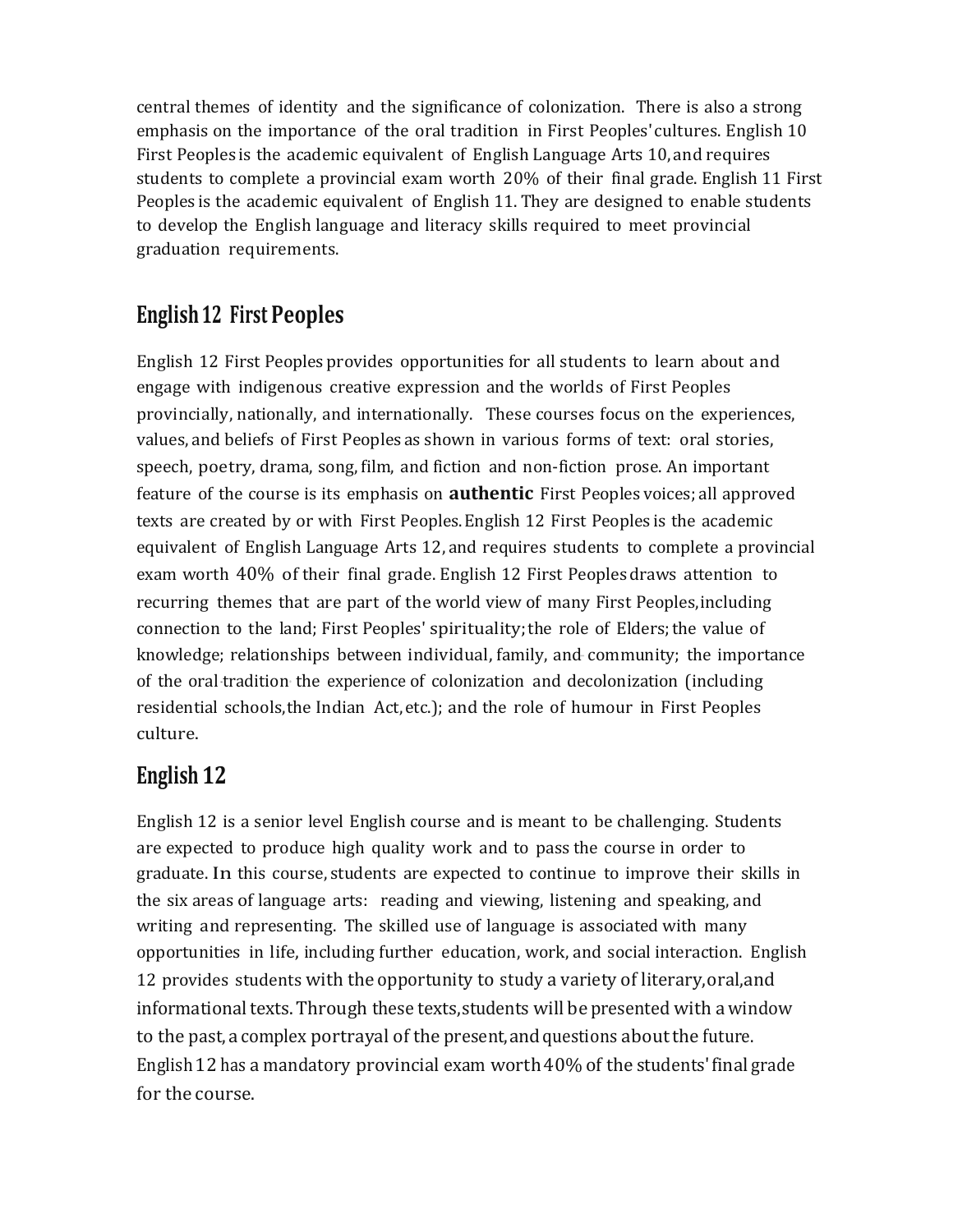#### **First Nations Studies12**

The purpose of this course is to': increase awareness and understanding of the diversity of First Nations and Metis languages andcultures in BC,to understand the contributions of First Nations and Metis people to the development of BC andCanada, to understand the historical foundations of contemporary issues,to learnthe useof critical thinking. The intention of this course is to have students achieve the learning outcomes through a focus onlocal content.

#### **Social Studies11**

SocialStudies 11covers four mainareas of learning: Skills and processes,Geography (economic andenvironmental issues), History (social,culture,political and economic issues) from the early1900's to 2013 andGovernment(political and legal issues).

#### **History 12**

The study of History emphasizes the skills andattitudesassociated with appreciating history and developing the skills needed for further study in history and related disciplines. Beyond the -skills of conducting research,students must be able to analyze the relevance of historical documents andrecords,develop interpretations of selected documents and demonstrate a sound grasp of historical chronology and contextin which the events tookplace. The learning outcomes focus on the appreciation of history, interpretation of history,the skills of the historian and the writing of history. The time period covered in this-course are world war 1The Great Depression;World War II,the Cold War and Post- Cold War.

#### **Geography 12**

Geography is a discipline that integrates many subjects andaddresses both the physical andhuman-created systems of the world in the studyof people,places and environments.Topics covered in this course include: Structure and Movement of the Earth's Crust, Forces of Gradation Shaping the Land,Climate,Weather,Air and Water Systems and Ecology, Soils, Energy, Conservation and Resource Management and Sustainability. Geography 12 explores the interrelationships between physical and human geography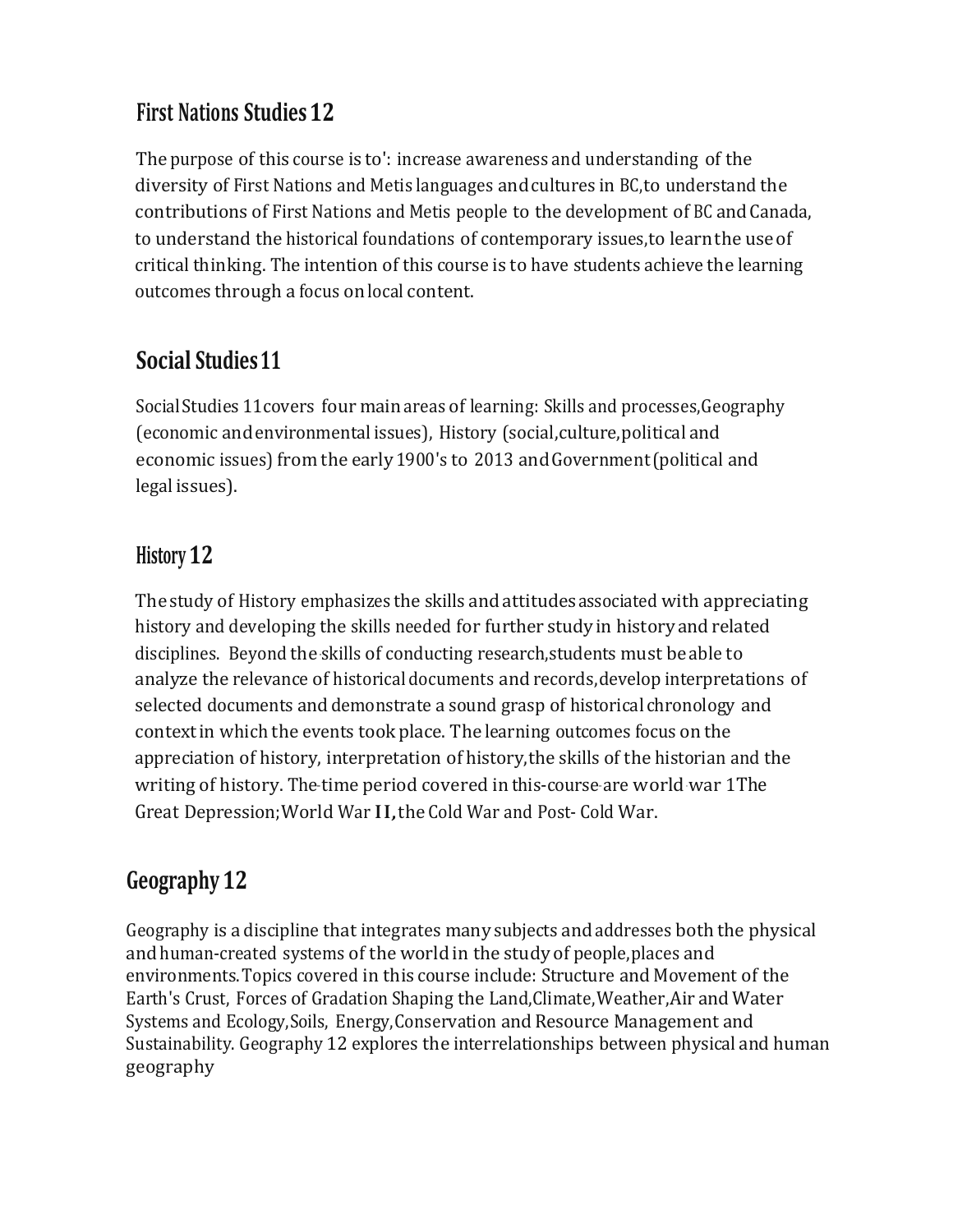#### **Personal Futures12**

This is a course that offers you time, guidance and a place to discuss and complete the required Graduation Transitions package mandatory for your graduation. The course is worth 8 credits so you will also participate in other hands on units around technology, your future, social responsibility, and preparedness skills for the world after HSS.

#### **Planning 10**

In this course you will discover tools that will help you manage, organize and enjoy everyday life, as well as your school career. Most of what we do in our lives involve decisions that not only affect us as individuals but the world around us; therefore, you will be presented with strategies for making decisions and critically analyzing information as well as many opportunities to put these strategies into practice. There are four components: graduation program requirements and course planning as well as an introduction to the Graduation Portfolio; education and career planning, health and finance.

## **Peer Tutoring11**

Peer Tutors have a rewarding opportunity to help fellow students while developing their own INTERPERSONAL SKILLS. Grade 11 or 12 students can apply to be a Peer Tutor and works in a class where they have skills and knowledge. This is an experiential course which promotes the development of leadership and communication skills, role model qualities, and enhanced personal growth. Weekly assignments and conferences will provide strategies for building rapport and developing tutoring skills, as well as enable the Peer Tutor to build self-confidence. This course takes the Peer Tutor from being a "helper"to being a "leader",which is anexperience knownto be rewardingand worthwhile. Units for the course include:

- 
- 
- 3) Leadership 6) Teaching
- 1) Strategies for Peer Tutors (a) 4) Communication Skills<br>
2) Motivation (5) Listening (5) Listening (6) Teaching (6) Teaching (6) Teaching (6) Teaching (7) Teaching (7) Teaching (7) Teaching (7) Teaching (7) Teaching (7)
	-

## **Peer Tutoring 12**

Students in Peer Tutoring12 have a rewarding opportunity to help fellowstudents and assist their Sponsor Teacher while concurrently developing their own tutoring skills and leadership competencies. Students in this course will have the opportunity to pursue more complex challenges andbuild uponprevious experiences in Peer Tutoring 11. A large component of the Peer Tutoring12 course involves planning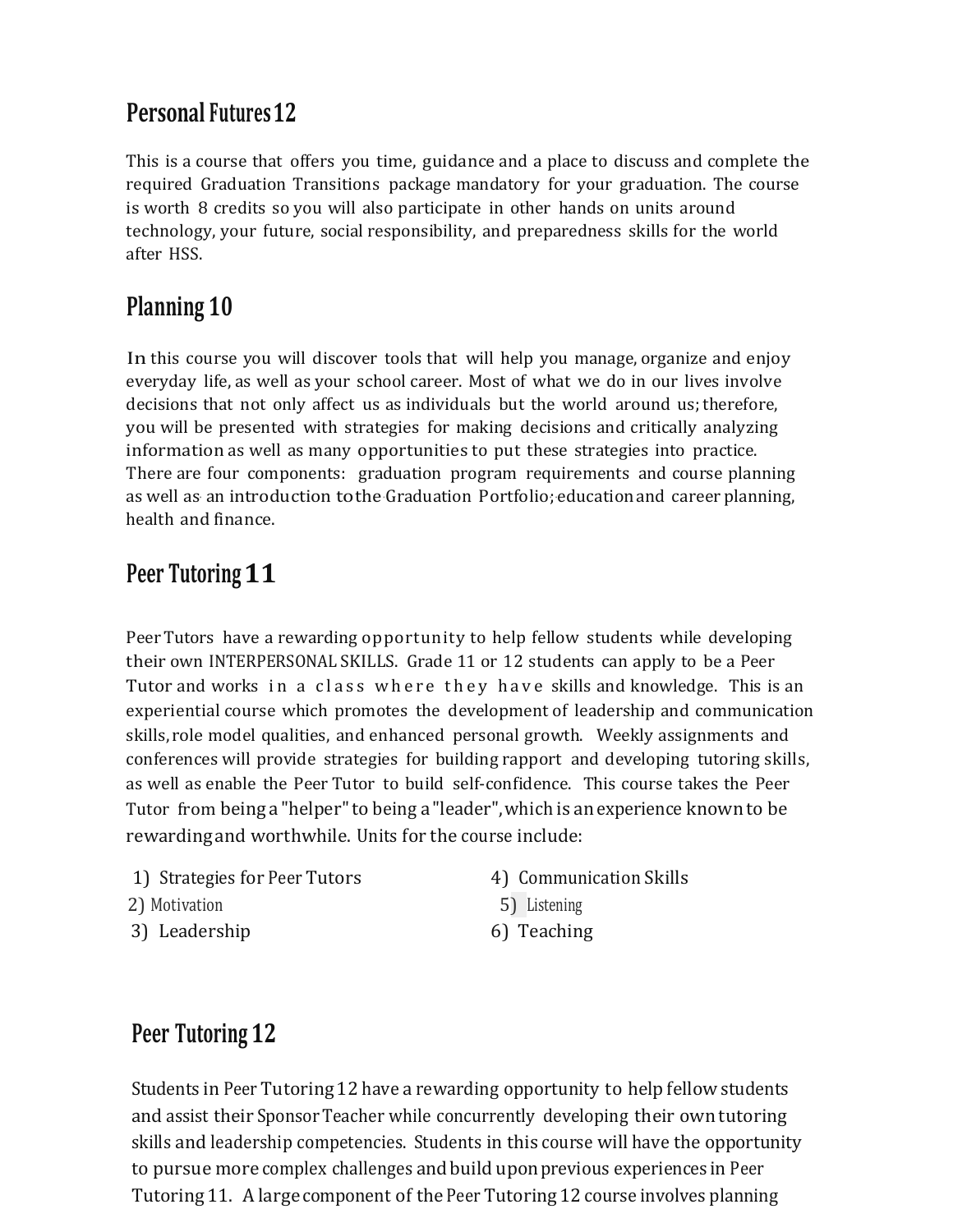andimplementing a bi-weekly mini-lesson in collaboration with the Sponsor Teacher. In the latter.part of the course,the Peer Tutor will design a Leadership Activity Project which they will take ownership of within the context of the class. Weekly assignments andconferences are anintegral component of this course. Units in the Peer Tutoring 12 course include:

- 1) Advanced Strategies for Peer Tutors
- 2) Social Development of Youth
- 3) Making Connections in the Classroom
- 4) Leadership
- 5) Learning and Teaching

## **Business and Marketing 10/11, Entrepreneurship 12 \***

Are you interested in learning about business and the economy? Are you interested in learning about promotion, advertising, and pitching an idea? Are you interested inn maybe owning your own business and being your ownboss? Do you have an ideafor a business and would like to start bringingthat dream to a reality? This course maybe for you.In this course you learn basic business,marketing andentrepreneurship theory including business ethics andsocial/corporate responsibility. Students will research possible business ideasand then actually develop and run an actual business during the semester. Students who are interested will have the opportunity to prepare for E-Spirit: Aboriginal Youth Business Competition,which brings youth across Canada together in May somewhere in Canada,to present and share business ideas,and learnmore about the spirit of entrepreneurship. ·

\*These courses run at the same time

# **MATHEMATICS 8-12**

## **Math 8**

Math 8 is a required course for all Grade 8 students. Math 8 continues what students have learned in Math 7 and builds on concepts with fractions, integers, surface are and volume, algebraic relations, rates and ratios, percentages and probability. Regular attendance is essential to provide a strong base for all future math courses.

## **Math 9**

In Math 9 students will learnthe basic math operations needed to continue on to Foundations of Mathematics and Pre-calculus 10. Topics include: polynomials,fractions, integers, exponents, graphing,and solving linear equations.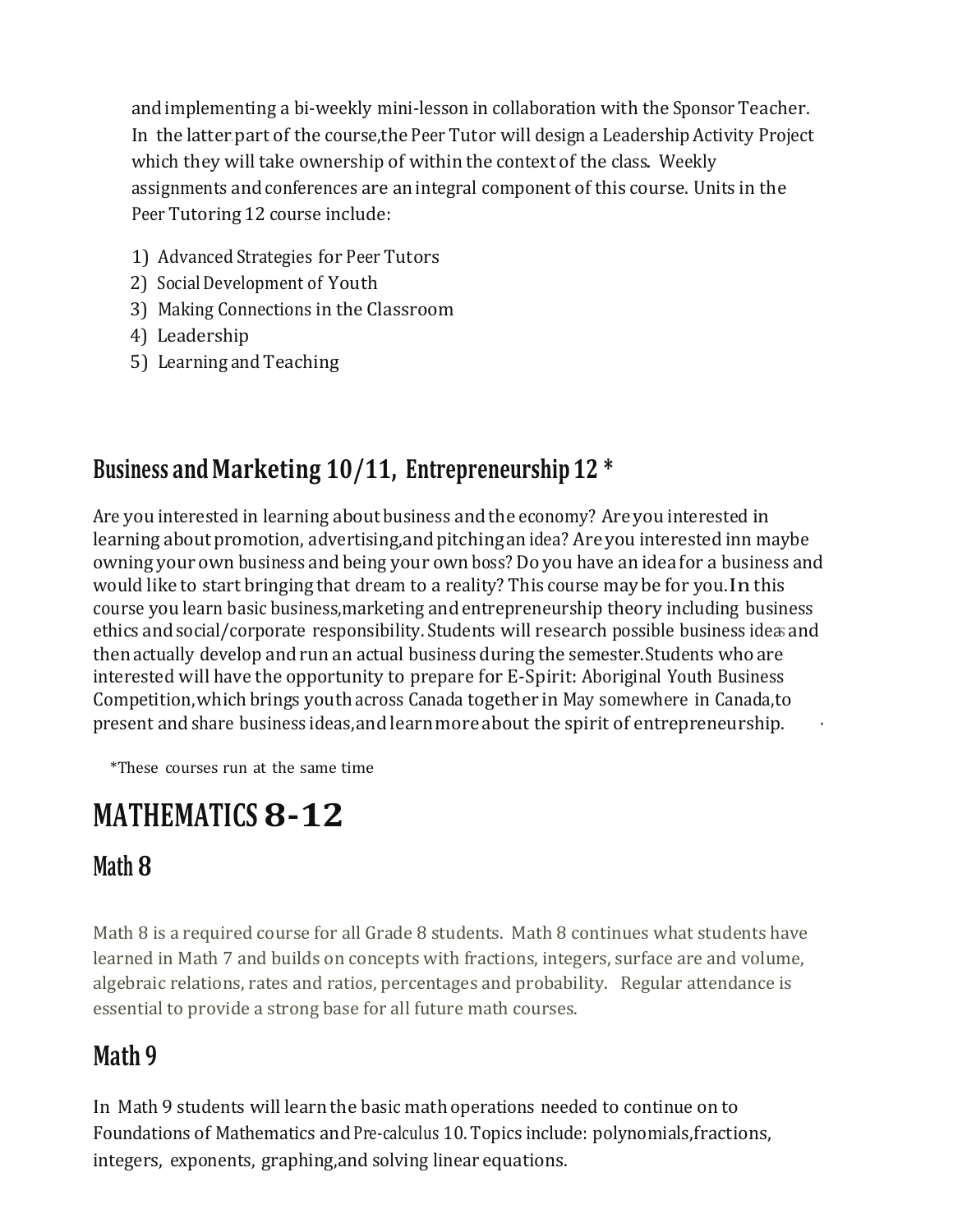## Apprenticeship & Workplace Math 10

This grade 10 math course focuses on math topics that can be useful in our daily tasks, such as unit conversion, money and currency, measurement, and a little bit of trigonometry. The course should be useful for students wanting to pursue careers not strongly related to math. This course leads to Apprenticeship & Workplace Math 11, which can be used as a graduation requirement. A provincial exam will also need to be written for this course to be fully completed.

This pathway is designed to provide students with the mathematical understandings and critical-thinking skills identified for entry into the majority of trades and for direct entry into the work force. Topics include algebra, geometry, measurement, number, statistics and probability. This course can be used as a math 10 credit for graduation and prepares students for the AW 11 Math course.

#### **Foundations of Mathematics and Pre-calculus 10·**

In this course, students have a chance to practice their algebra skills while learning new concepts in measurement, trigonometry, polynomials, roots, powers, relations, functions, linear functions and systems. This course can be used as math 10 credit for graduation. This course is recommended if you wish to continue to Pre-Calculus 11 or Foundations 11. A provincial exam will also need to be written for this course to be fully completed

## Apprenticeship & Workplace Math 11

This pathway is designed to provide students with the mathematical understandings and critical-thinking skills identified for entry into the majority of trades and for direct entry into the work force. Topics include algebra, geometry, measurement, number and statistics.

#### Foundations of Math 11

This pathway is designed to provide students with the mathematical understandings and critical-thinking skills identified for post-secondary studies in humanities. This course can be used as math 11 credit for graduation. Certain university undergraduate programs will not accept this course as entrance requirement, or will require that you complete the Foundations Math 12 course. Please check with your university or college for requirements.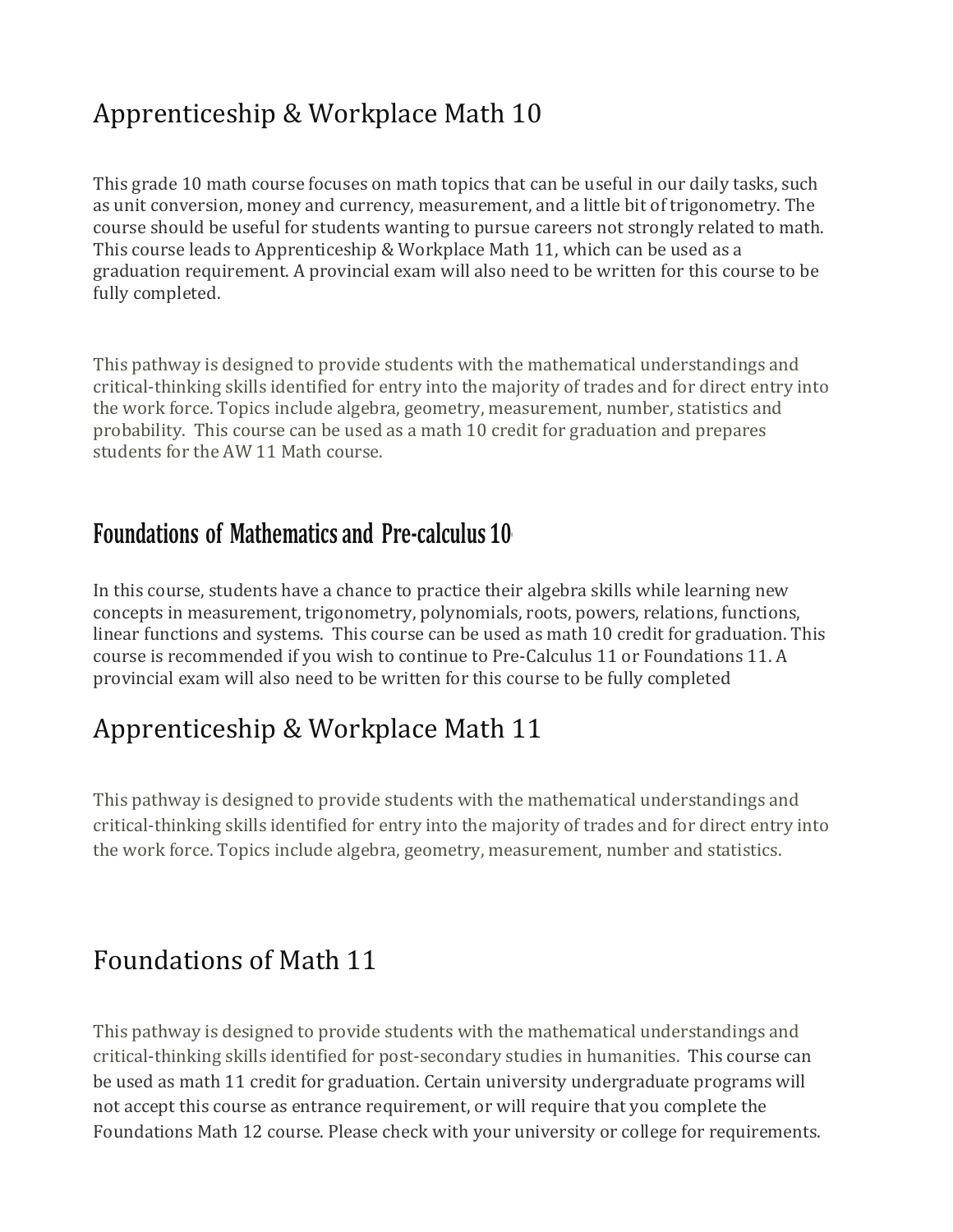## **Pre-calculus 11**

This pathway is designed to provide students with the mathematical understandings and critical-thinking skills identified for entry into post-secondary programs that require the study of calculus (engineering and medicine). Topics include algebra, number, relations and functions and trigonometry. Pre-Calculus 11 is acceptable for most university courses and all college courses. It is a challenging course that requires regular at home study.

#### **Pre-calculus12**

This is a senior, academic, math course that is designed for students who will be continuing their education in university to pursue careers in Science,Math,or Business. The course is centered on functional relations between variables including Transformations, Radica, Polynomial, Logarithmic, and Rational functions. As well as an in-depth study of Trigonometric functions and identities, and an introduction to Permutations and Combinatorics. This course requires a strong commitment to home study and a minimum of a B in Pre-calculus 11.

## **Sciences**

#### **Science 8**

Is a required course for all Grade 8 students.The topics that will be covered include: cells and systems,fluids,water systems,and optics. There are manyhands-on activities aswellas opportunities for projects and personalexploration. Regular attendance is a must.

#### **Science 9**

Science 9 continues to explore the mysteries of the natural world Topics include Scientific Method,Chemistry,Electricity,and Reproduction. Students are prepared with all the background knowledge necessary to be successful in Science 10.

## **Science10**

Is a required course for graduation andhas a provincial examination at the end.It is academically rigorous and covers topics on Biology, Chemistry, Physics, and Earth Science. There is a mandatory laboratory component and regular attendance is a must.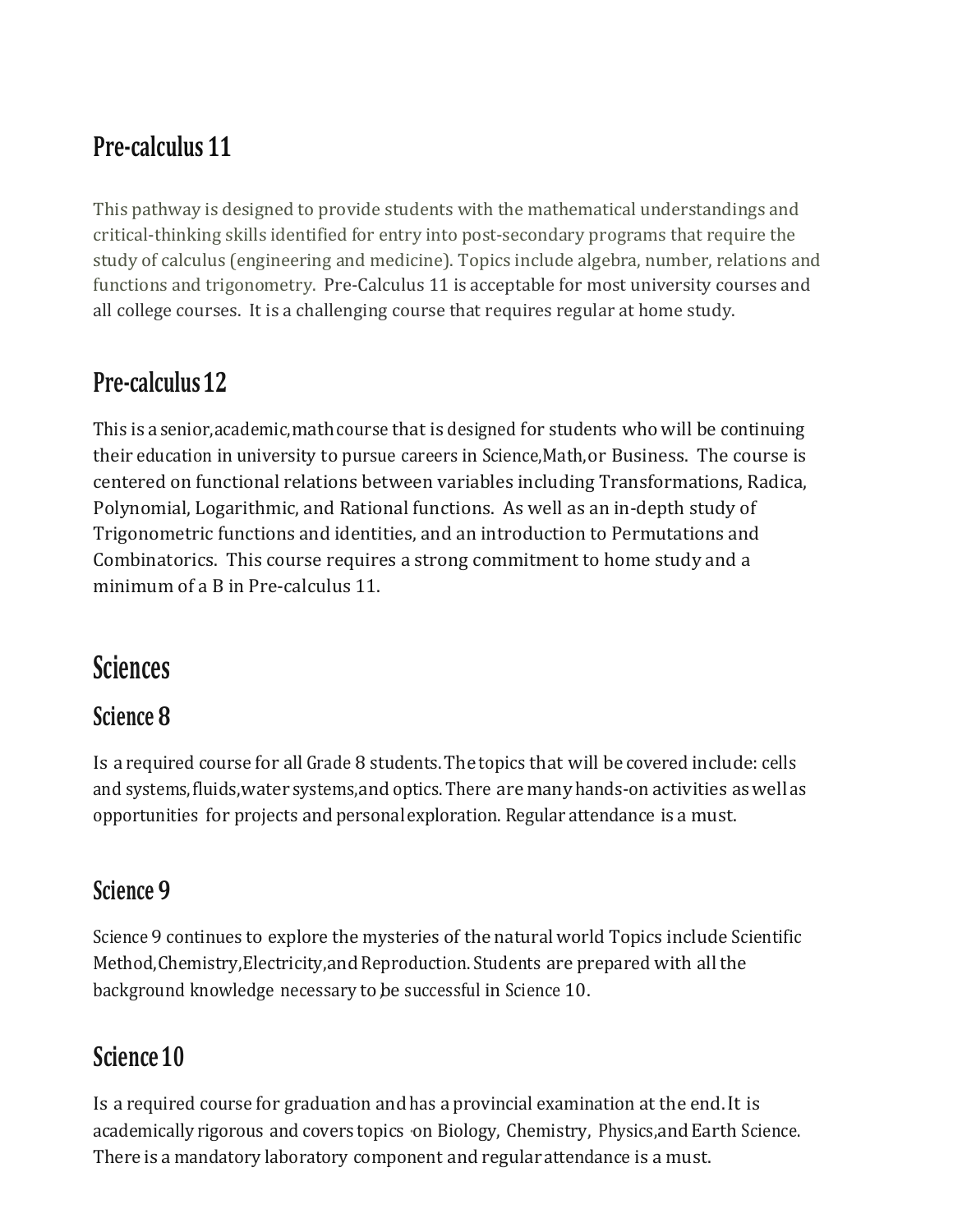#### **Biology 11**

This course is an overview of living things.The plant andanimal kingdoms are studied in the context of their position in evolution and their relationships to all organisms. The progression of life-forms from the viruses, which are simple bundles of genetic material, to the complexity of multicellular organisms is investigated,this,with aneyeon the mechanisms of these changes, and their role in our system of classifying the living world.

## **Biology12**

This is a senior, academic, science course that is designed for students who have an interest in medical sciences.The first third of the course focuses on cell biology and biochemistry -an investigation into life at the molecular level to determine how the cell is able to perform its life functions.The remaining two thirds of the courseare dedicated to human biology.Here,the molecules of life are followed within the context of the various systemsof the human body.Success in Biology 12 requires good memory skills and a dedication to home study.

## **Sustainable Resources (Forestry)11**

S.R. Forests 11is a "hands on",experiential,project based,senior science elective that counts toward your graduation requirements. In this courseyou will establish a working understanding of environmental stewardshipprinciplesand environmental literacy. With this as a frame of reference,we will examine British Columbia's forest industry; past and present. Traditional Gitksan cultural perspectives,and other west coast native use and techniques of working with wood, will be examined as a central theme. Students will learn to identify all the species of commercially harvestedtrees in our area as well as many other species of plants that have had a cultural significance.

## **Earth Science 1 1**

In Earth Science you will learn about the structure of our planet Earth, the forces that impact the surfaceof the earth such as volcanoes, earth quakes and plate tectonics. You will also learn about the effects of weather on our planet and how human behavior may impact weather patterns.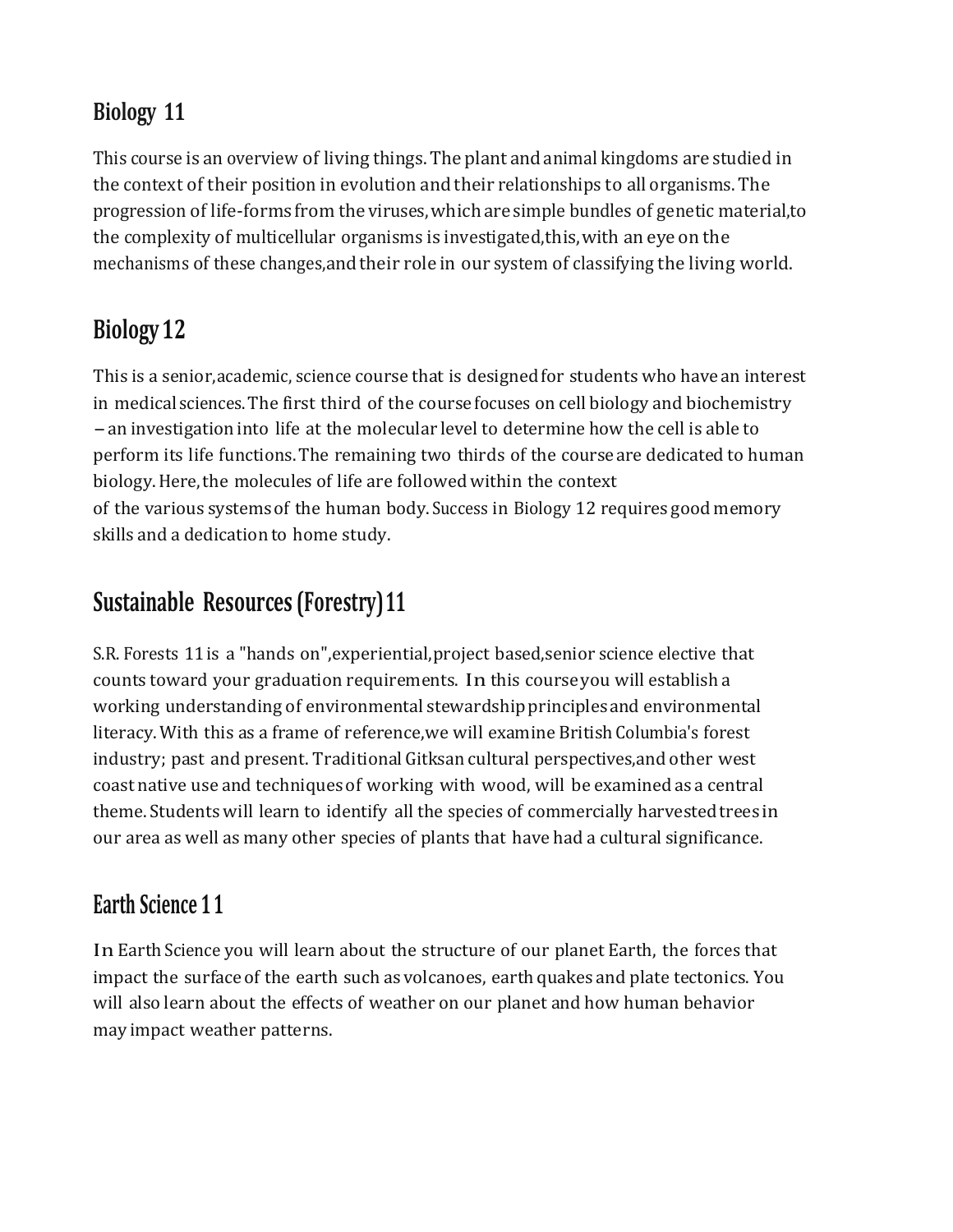#### **Physics 11\***

Physics is the study of matter and energy,and of their interactions in relation to everyday life.

The major subtopics are:

| Skills, Methods, and Nature of Physics | Momentum                                       |
|----------------------------------------|------------------------------------------------|
| Kinematics                             | Energy                                         |
| Forces                                 | Wave Motion and Geometrical Optics             |
| Newton's Laws                          | Special Relativity: Nuclear Fission and Fusion |

\*Pre-requisite(s): Pre- Calculus Math 11 is recommended

#### **Chemistry 11**

Chemistry 11 is a general chemistry course where the focus is the application of chemistry and chemical principles as they apply to everyday life. There is some math $-$ Involved, andit-is-generally-expected students-in Chemistry -11 have-completed Pre-Calculus 10

#### **Chemistry 12**

Chemistry 12 is a more specialized course focusing on a few specific (though fundamental) principles of advanced chemistry. This course is usually taken by students who want to peruse specific university programs which require chemistry 12 (most medical and biological degrees) as a pre-requisite. This is a challenging course and should be only attempted by students who have a strong science background or are willing to put in extra effort.

## **Languages:**

#### **Gitxsan 8•11**

Gitxsan is the language of our eastern and western villages.In grade 8 students begin to learn the basics of the Gitxsan language and culture.In the following years students will continue to develop their language skills and will be exposedto, and experience, the vibrant culture of the Gitxsan.Gitxsan 11is accepted as a secondlanguage University requirement for many university entrance programs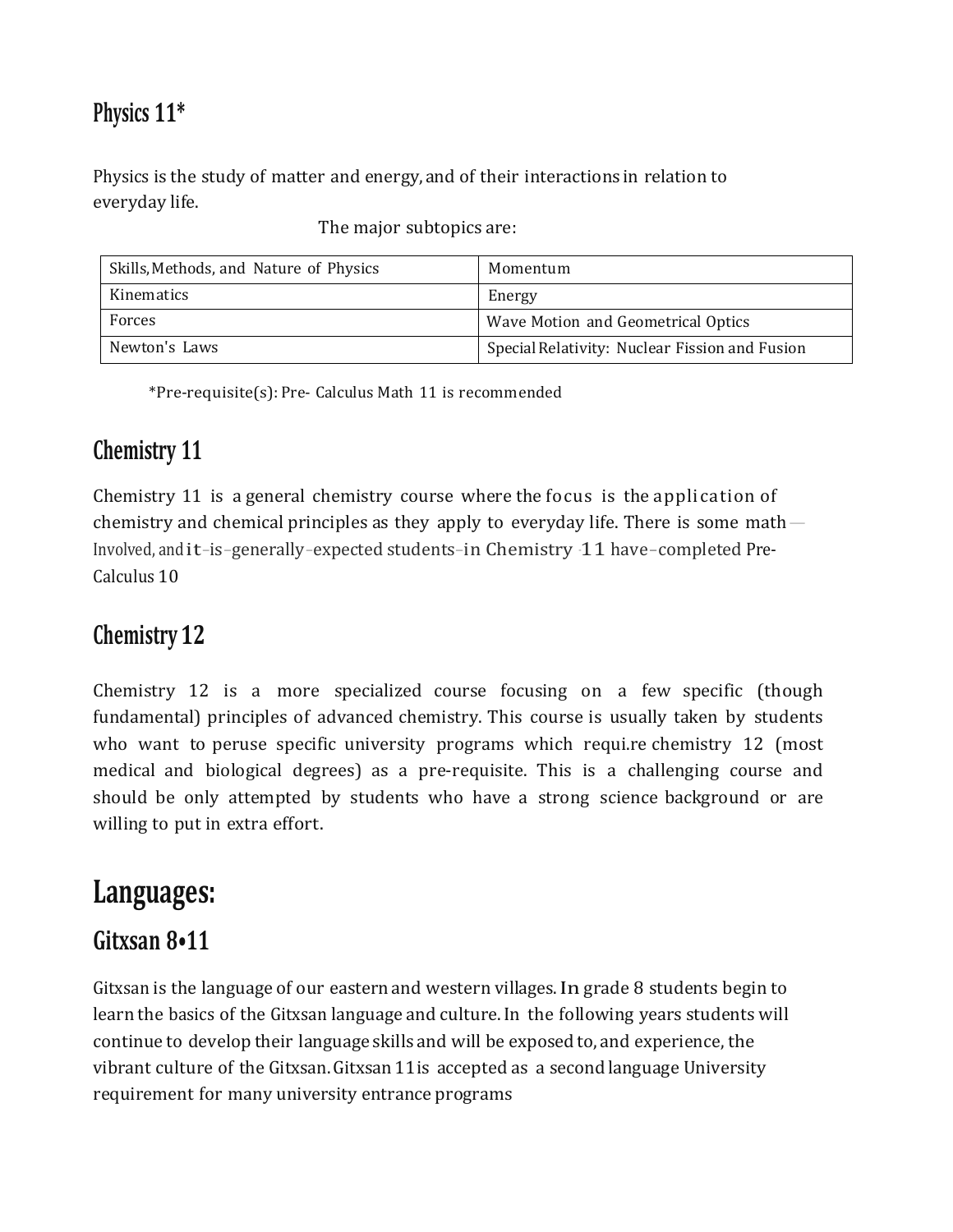## **Core French 8·11 (French as a Second Language)**

Asmuch as possible,languagelearning should emulate authentic language use by: recognizing and using common patterns,adjusting the message in order to use known expressions and vocabulary,supporting oral and written expression,listening,viewing, or reading to focus on key information and taking risks with the language, using a variety of reference materials, including dictionaries,for comprehension and production.

Core French begins with basic Frenchvocabulary,knowledge of sentence structure and basic conversation.In following years students becomemore adept at conversation and writing and reading in the French language.French 11 is accepted as a second language for university entrance. A second language is required for some university and college programs.

## **FrenchImmersion8·12**

## **FRENCHIMMERSIONJUNIOR CLASSES**

Learning French as a Second Language gives the student the opportunity to: acquire knowledge,learning processes,capabilities and attitudesnecessary to communicate in French effectively and with confidence,acquire a knowledge, understanding and appreciation of the French language through cultural contexts, and to acquire a knowledge, understanding andappreciation of written,oral and visual expression of French works.

The student learns French not only throughthe studyof the language itself,but also through all the materials studied in Humanities and Personal Planning.

The acquisition of the language operates as the student communicateshis experiences, feelings and thoughts and when seeking to understand the world and the information surrounding it.

#### **French IMMERSION SENIOR Classes**

The student who completes his secondary education in the immersion program will be ableto continue his studies in a French language postsecondary institutionor accept employment in a workplace francophone or bilingual by: interacting naturally and easily in all situations where French is the language used, inside and outside the school and communicating orally in various situations inside andoutside the classroom without resorting to English.

This program is a continuation of the French Immersion program in elementary school. Please see Mr.Melanson if you requiremore information.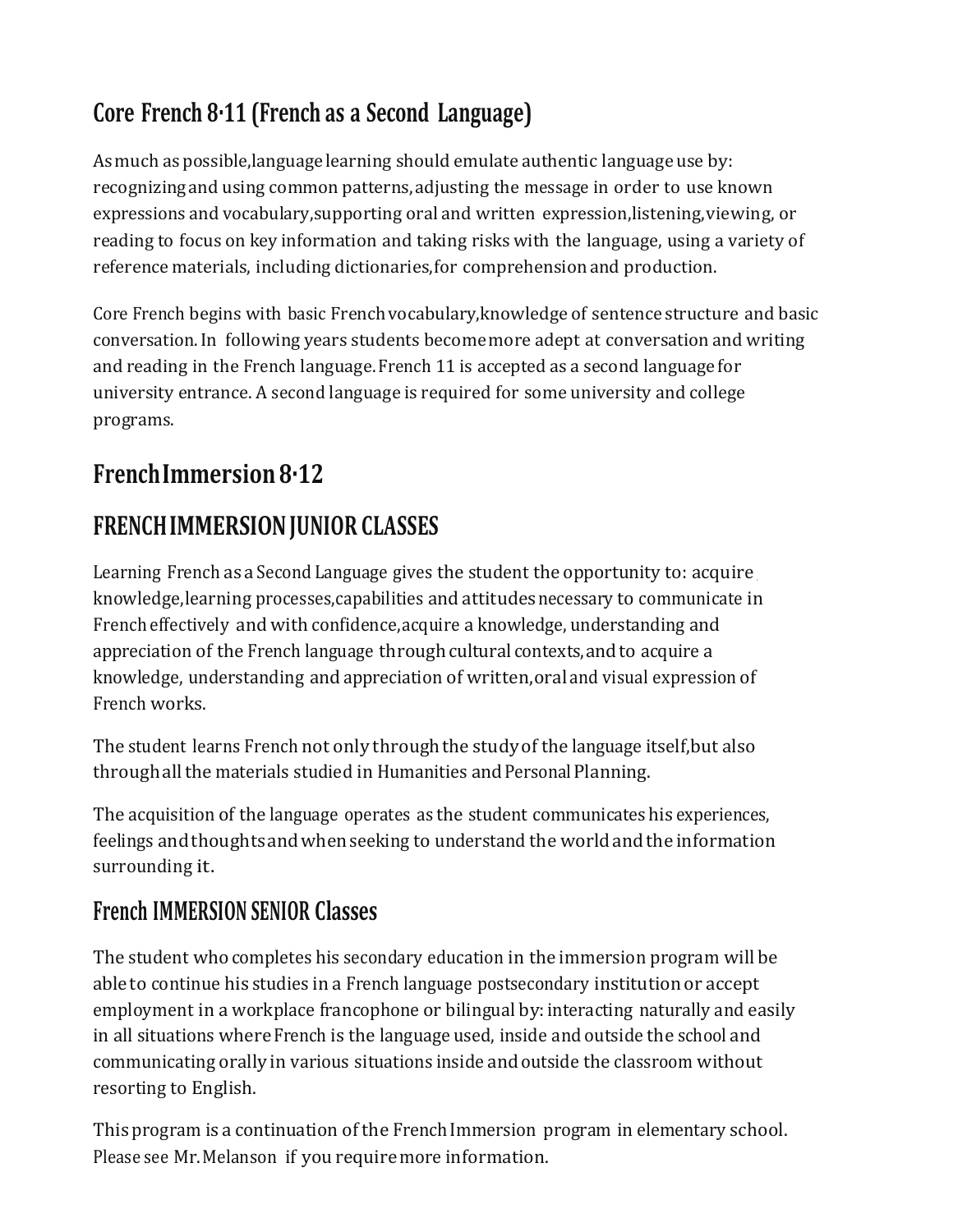# **HOME Economics:**

## **Foods and Nutrition10/11/12**

Every day you are responsible for feeding yourself and possibly others. Learn to do it easily and healthily. The bestpart --: you get to eat what you make. Learn basic nutrition, meal planning, and cooking and baking techniques, as well as management and safety in the kitchen. This course is an active program wherewe cook andbake regularly and somewhat individualized to the group depending on prior experience,and interest. Common units include basic baking; stock and soup making;cooking with vegetables; starches: rice, potatoes, beans; desserts; how to use spices; fish, poultry, and meats;and dishes from aroundthe world.

This combined class is run on a 3 semester cycle and can be taken in all three grades withoutunnecessary repetition.

## **Intro to Culinary Arts & Hospitality 10/11/12·2 block course (8 credits)**

Be a step ahead of the rest and readyfor a job! Get introductoryskill andtheory training in the college level Professional Cook 1. Learn to cook and bake at a professional level. Learn howto budget,purchase food,plan menu's,and price your product. Get experience catering and selling food. Cook and bake like they do on the Food Network. Have friendly competitions. Learn general job skills, work ethic, and become a valuable employee. Learn how to work in the hospitality industry. Get certification in courses such as Food safe, First Aid, World Host, WHMIS, and Serving it Right. Have a lot of fun! This course runs as an all morning class or an all afternoon class and takes up two blocks in your schedule.

#### **Textiles <sup>10</sup>***I* **Textiles <sup>11</sup>**

This course is all aboutmaking **COOL STUFF!!** The sewing·machine is a greattool for creating and repairing just about anything made from fabric. Projects could include clothing,sportswear,outdoor gear,travelgear,pillows,stuffies,bags and packs,tool pouches, quilts, gifts, toys, andother fun items such ashats,texting gloves,photo frames, frogs and geckos,and more. Students will also learnhow to read a commercial patternand make a pair of PJ pants or PJ shorts. This textiles course is an excellent opportunity to build hands-on skills while also allowing for individual creativity and choice. Beginners,novice, or advanced,guysor girls,this senior textiles course is for any student who wishes to develop practical sewing skills whileworking in a creative and relaxing atmosphere.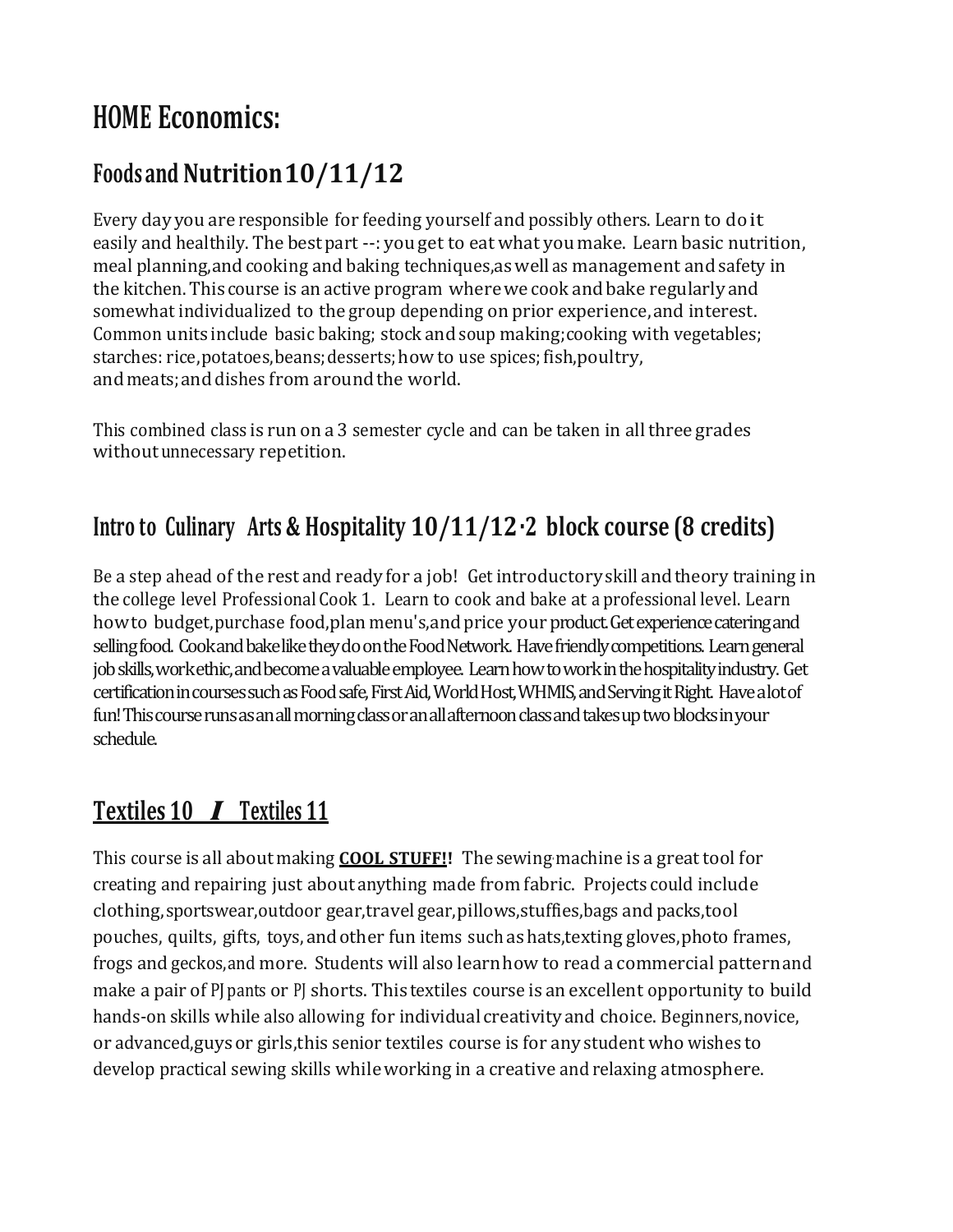## **STUDIO ARTS: Fabric & Fibre <sup>11</sup>** *I* **<sup>12</sup>**

This course is for students who have previously completed Textiles 10 or Textiles 11. Let the sewing machine become your newBFF as you sew,create,repair,re-purpose, alter, anddesign a varietyof items from bags to pouches,hats to wallets,and pillows to fabric bowls andboxes. Students will continue to build skills as they read commercialpatterns for projects to be made on the sewing machine. Students will also be introduced to the serger and the embroidery machine. Students will have the opportunity to design and stitch their own logos for their projects, which could include First Nations designs. This textiles course is for students who wishto bring their skills upto the intermediate/advanced level. Therewill be opportunity for students to work with a wide variety of materials anda vast arrayof projects. SAFF 11/12 focuses on hands-on skills and creativity, combined with fun and relaxation.

#### **Family Studies12**

The aim of Family Studies 12 is to provide students with the knowledge, skills,and attitudes that will assist them in making informed decisions related to parenting, adolescence, adulthood, family and interpersonal relationships, and housing and living environments.

Students will have the opportunity to:

- practice decision-making and problem-solving skills
- identify and explore personal and educational requirements related to family studies career opportunities
- participate in activities that reflect skills required in the workplace
- examine and practice skills that help develop healthy relationships
- consider,·propose, and implement ways to meetthe needs of individuals and families

• practice managing resources to develop as globally responsible producers and consumers

- appreciate the diversity of cultures in relation to the care of others
- consider and apply practices to nurture the growth and development of individuals at various stages of their lives.

Theinterrelation of intellectual, human,social,and career development in the curriculum provides students with strategies for managing their lives more effectively.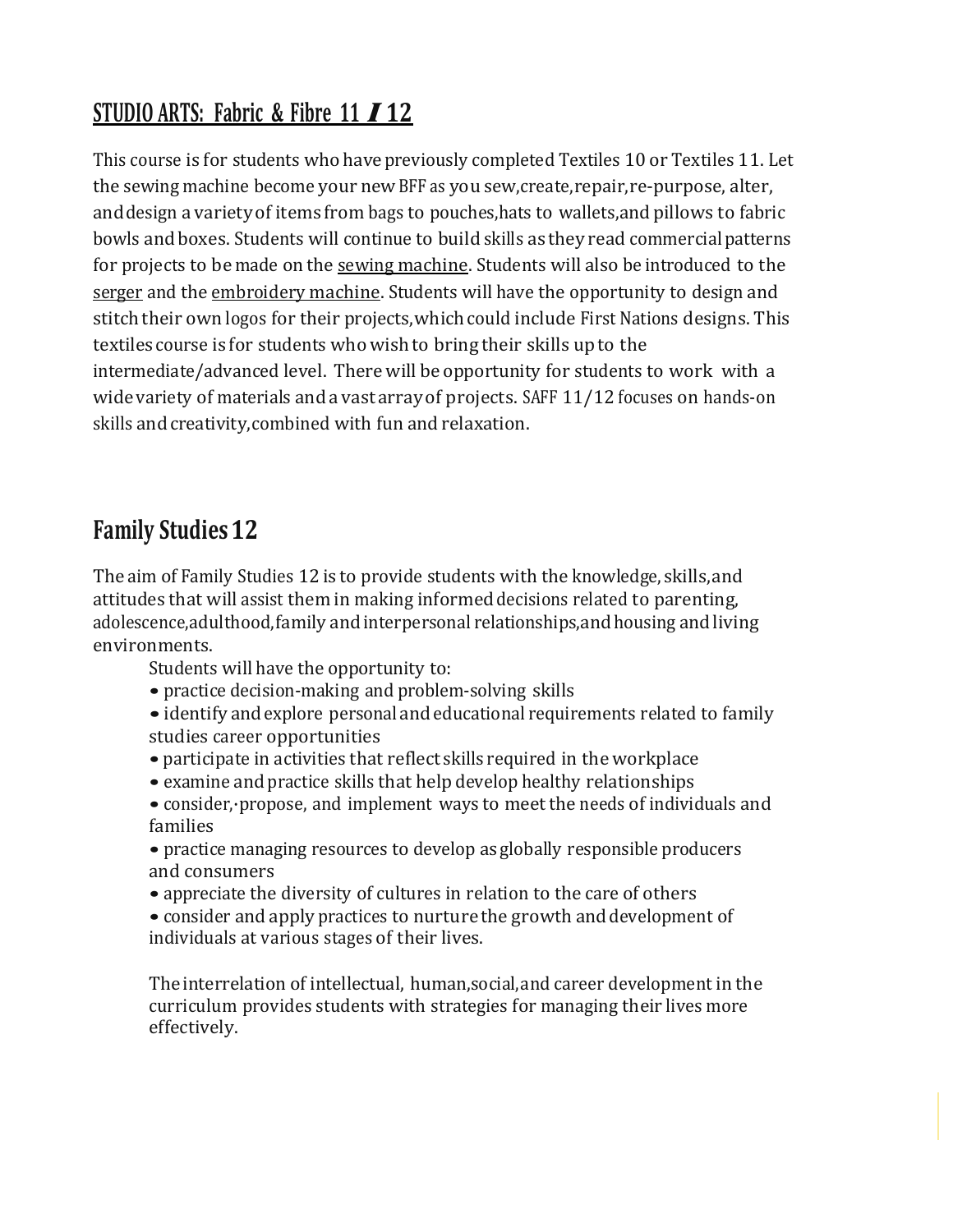# **Performing Arts:**

# **Band 8/9**

The bandprogram at HSS is for elementary and secondary students. It runs from September.to June and classes are after school, twice a.week. Students receive 90 minutes of instruction per week, and are expected to practice at home and show up for extra rehearsals and concerts throughout the year. Students are able to start in grade 6 and continue through high school. High school students enrolled in the program are either students with bandexperience or they can join us asbeginners.

# **Guitar 10/11/12**

This is a course that focuses on learning to play the guitar. Students will enter the course as beginners or experienced players andwill work on in individual growth on the guitar. Studentswill learn howto read music in both the traditional notation and the tab method. Itis the goal of the course that all students will feel competentto chord, play scales and read music,andthat moreexperienced players will become moreproficient. Practice is a crucial part to becoming anaccomplished musician.

## **Drama/Acting/Stagecraft/Management/Directing/Script Development 10/11/12** \*

Participate in a number of activities or specialize in a specific skill development including: leadership/teamwork games,acting/performance,stage management, lighting, sound, costumes, publicity, make-up, props, writing and even directing. There is usually anopportunity to produce a play andgoto the Drama Festival for thosewho are interested. Gain confidence, strengthen communication skills, and develop leadership skills. An excellent course for any career.

\*These courses run at the same time

## **Film and Television/Photography 1O-12**\*

**Film & TV<sup>\*</sup>:** For the beginner, the dabbler, the You-Tuber or the aspiring professional. Learn or advance your skills with digital camcorders, screenwriting storyboarding, directing,filming short videos, editing and actingfor the camera. Editing (including effects like Green Screen) will be done with Final Cut Movie and Adobe Premiere. Students also learnto use Garage Band for soundtracks. Many past students have used this course as an introduction to future post-secondary film programs and careers. This is a dynamic, creative and fun course.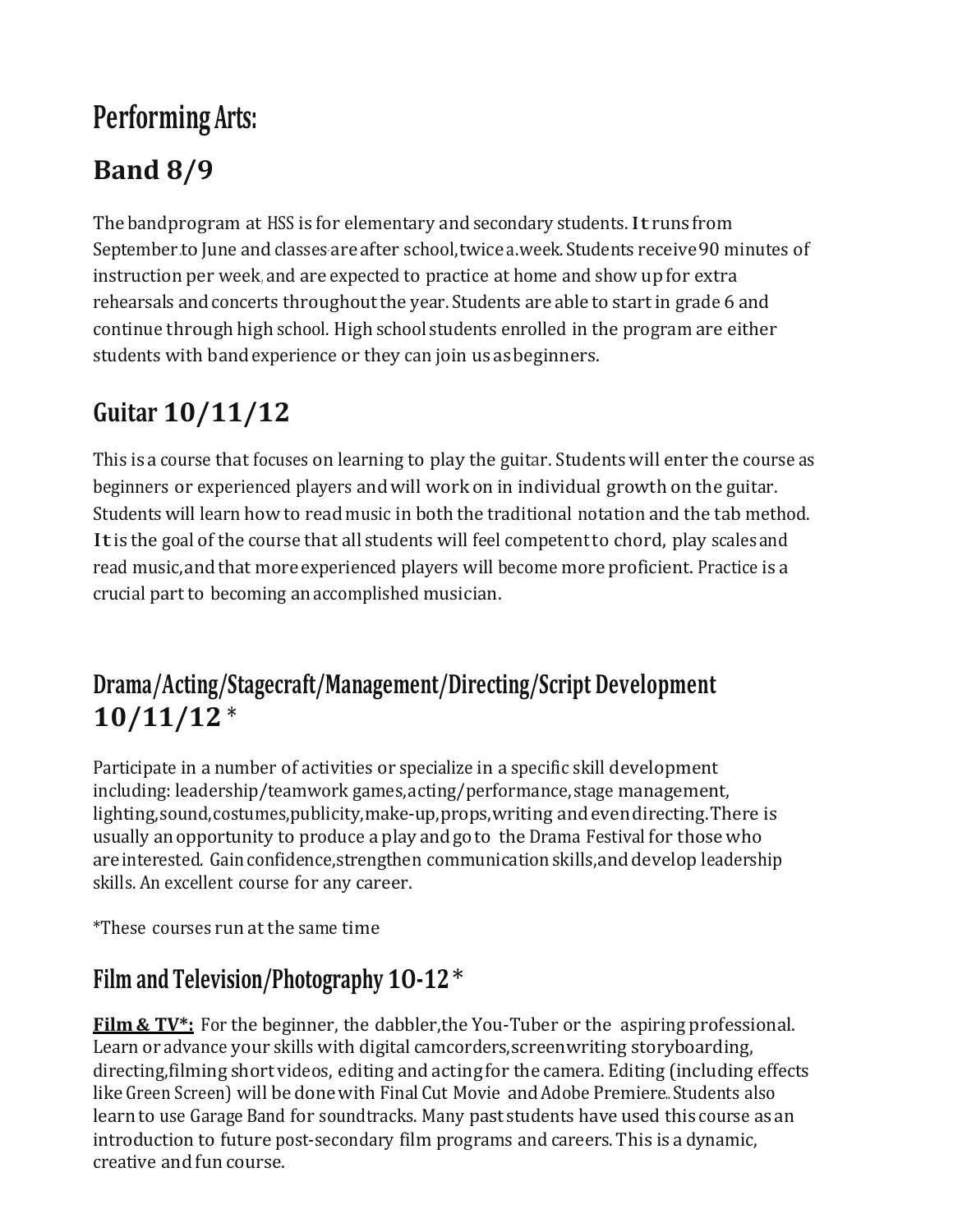**Photography\*:** In the photography component,studentswill explore the world of the still picture: the art of picture composition; lighting; exposure; editing; printing; technical use of the camera; careers in photography; and the history of photography. Students are welcome to bring their personal camera.

\*These courses run at the same time

# **Musical 10/ll/12**

Be involved in the production of a musical either asa performer (lead or chorus), choreographer,pianist,stage-manager,costume designer,set designer, backstage crew (lighting, sound,make-up,costume,set,props,crew) Front of HouseManager, Production Manager (publicity,etc.). Rehearsals are for 3 months at lunch and after school.Performances will be a Thursday/Friday/Saturday evening either in the winter or the spring.

# **Indigenous PerformingArts 10-12:**

This course explores the performing arts in indigenous cultures from every continent of our world. Both contemporary and traditional dance,singing,drumming and other instruments, theatre,and multi-media performancewill be studied and practiced. The history of the art and the significance to both the contemporary art world and the traditional culture will be studied,respected,and honored. There will be a focus on our localGitxsan performing arts with a variety of special guests from manyGitxsan and Wetsuweten villages. Traditional songs and dances will be learned and practiced New songs and dances will be learned and practiced. Old techniques for special *effects* and staging will be explored. New plays suchas our own world toured and written play Nox Xya:Our Footprints, and scenes from accomplished aboriginal playwrights such as Thompson Highway, Drew Hayden Taylor, Yvette Nolan, and Marie Trembley will be performed. We will also continue the tradition of indigenousperforming arts by creating our own piece. Lots of room for people in this class who have different interests: drumming and music making; singing, dancing, acting, directing, backstage.

# **Practical Arts:**

# **Carpentry &Joinery10/11/12**

In this coursethe student will learn the safe use of shop and tools. After an initial theory courseon major machine safety,the student will begin a project that is within their capability of completing.The projects fall mostly within the joinery category,such as blanket chests,tables and medium sizedwood projects.On occasion,there are opportunities for a carpentry project. Due to the large expensefor building materials, carpentry projects are usually small sheds,dog houses,etc.and depend on a sponsor for a suitable project. Through handson experience students will grow in their ability and competence in working with wood.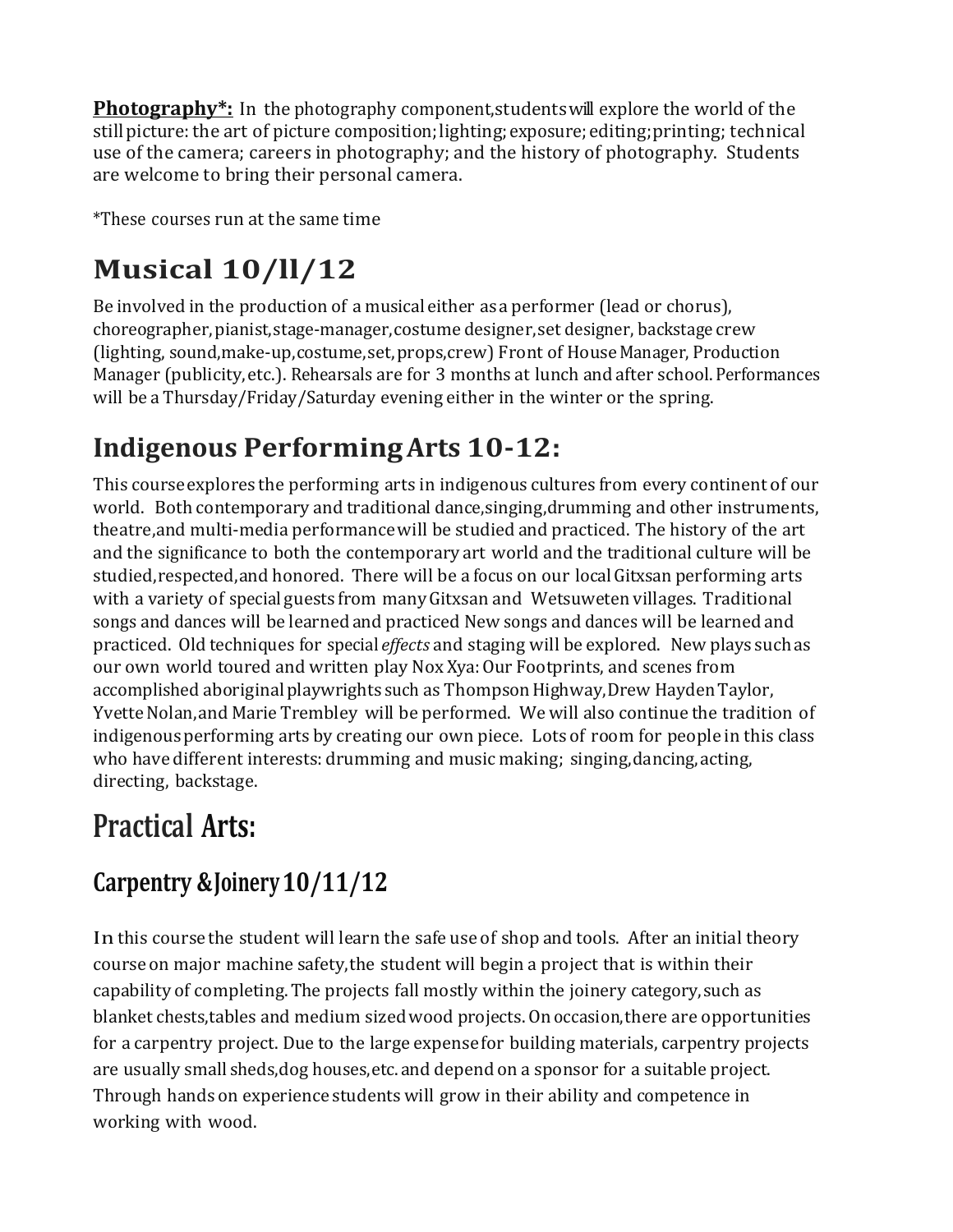## **Fine Art Woodwork 1 0/11/12**

In this course youwill learnhowto use wood to create intricate andbeautiful objects. You will appreciate this differences in various woods and learn how to finish wood products to enhance their appearance and structure. This is a skill that will last you a lifetime!

## **Electronics 10/11/12**

Thepurpose of this course is to introduce students to the subject of Basic Electricity and Basic Electronics. No previous knowledge of the subject is assumed.The course deals with electricity/electronics on a theoretical level as well ason a practical level (hands on).In fact,labs are an integral part of the curriculum and are provided to reinforce the text material. Theory combined with practical hands-on projects makes learning electronics fun andeasy.If you want to know more about how IPods, Smart Phones and TV Satellite Receivers work this is the right course for you!You will acquire a bag of simple electronic tricks that will staywith you for life.

## **Information Technology 10, Digital Media 11/12**

This course starts with anintroductory unit on howthe internet developed and touches on terminology aswell as the operation of the World Wide Web.In addition,students will acquire a variety of skills necessary to clearly present information to a wide audience. Adobe illustrator and /or Paint Shop Professional and"Blender" are Introduced to manipulate and create 2D images and3Dobjects.In the second phase of the course students practice Programming using computer languages such as HTML for creating Web pages as well as Python used for creating games and applications. Finally · students will familiarize themselves with Microsoft Excelfor datamanipulation and Power Point for slide show presentations. In summary,the Info Tech course will provide students with the basic skills necessary to embrace the fast world of Digital Technology.

## **Automotive Technology 10/11/12**

Small engine: Students who arenewin the auto shop will partner up with a friend and learn everything there is to know about a lawnmower engine by dismantling and reassembling it. This isessential as the small engine is functionally similar to automotive engines we wantto understand and workon later. Grade 10 students follow their small engine project with motorcycle/ATV/snowmobile repair or join senior students with automotive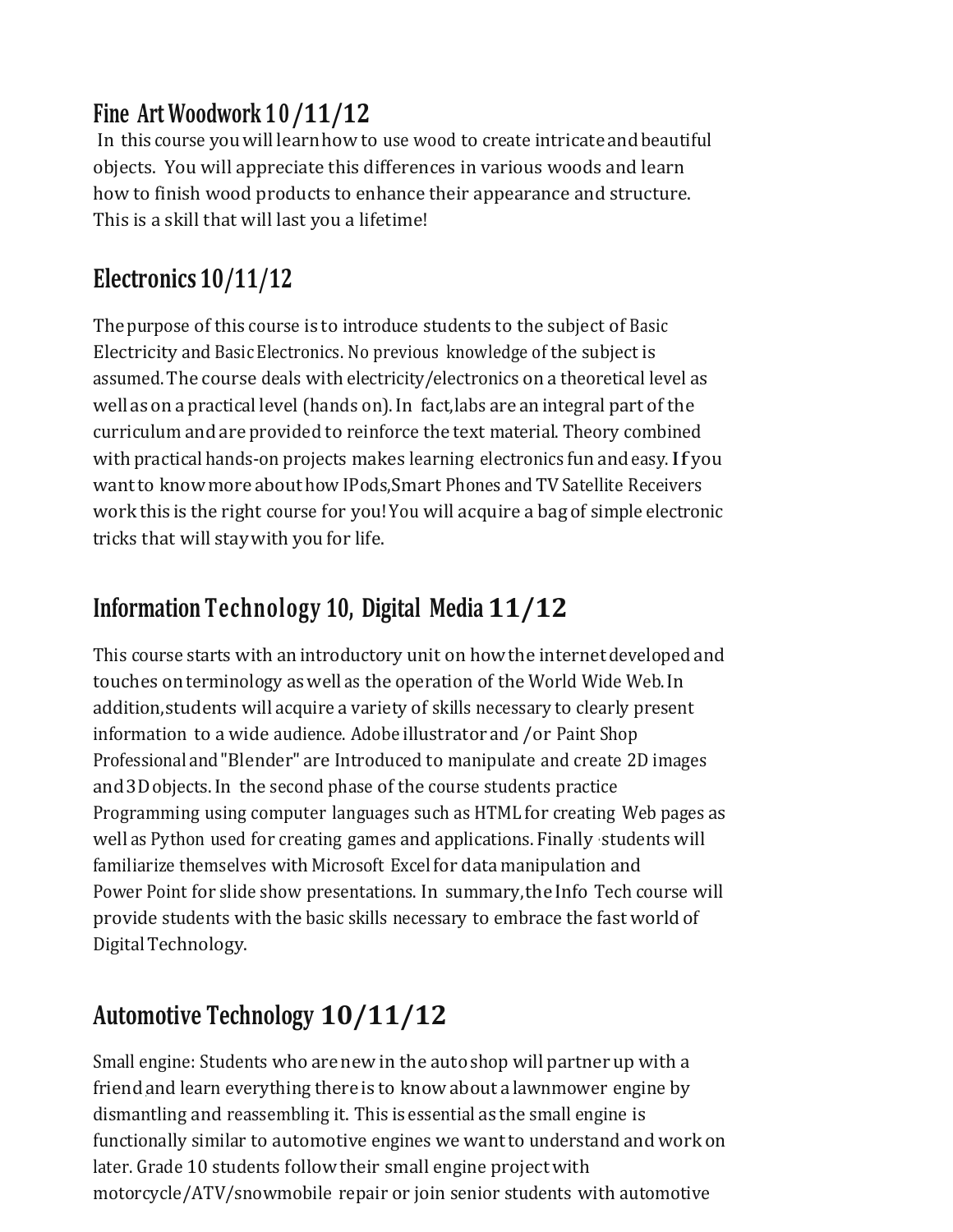repair: brakes,drive train,engine,exhaust,suspension, lifts etc.while working onpersonal or teacher/public vehicles. Car Care: Students will learn wherethe essential fluids are in their car,aswell aswhen andhowto check them.

## **Metal Fabrication and Machining!10/11/12**

Learn a variety of metal work techniques: Lost Wax Silver Casting(Ring Making): Go Cart/ Anything you want fabrication: Students demonstrating a combination of smarts anddrive can attempt more complex fabrication projects like go carts;Candle Lantern Project: Students combine sandblast-etchedglass andmetal welded iron frames to produce beautiful lanterns;Aluminum Casting: Students carve a clay pattern to pour an aluminum foundry art project;WeldingFabrication: Students gain machining and welding skills while fabricating a gaming dice..

## **VISUAL ARTS**

#### **Visual Arts 10**

This course emphasizes learning through practice; building on what you know; and introducing you to newideas,materials and processes for artistic thinking and experimentation. You will have the opportunity to produce work in the areas of penand ink, clay and plaster casting, print-making, charcoal,drawing and painting. Learningwill include the application of the elements andprinciples of design, incorporating the creative design processes and the relationship between form and content. You will also learnabout connections between works of art and their historical contexts.

#### **Studio Arts11/12: Drawing and Painting**

Drawing and Painting will enable you to develop moreadvanced art skills andcreative strategies through a variety of 2-D activities. Suggested projects include: drawing techniques (pencils, pastels, charcoaland ink), painting (watercolor and acrylic), Mixed media, poster and graphic design,digitalimagery. Creativity <.md experimentation are encouraged. Additional units in art history,perspective andapplication of the elements andprinciples of design will beincluded.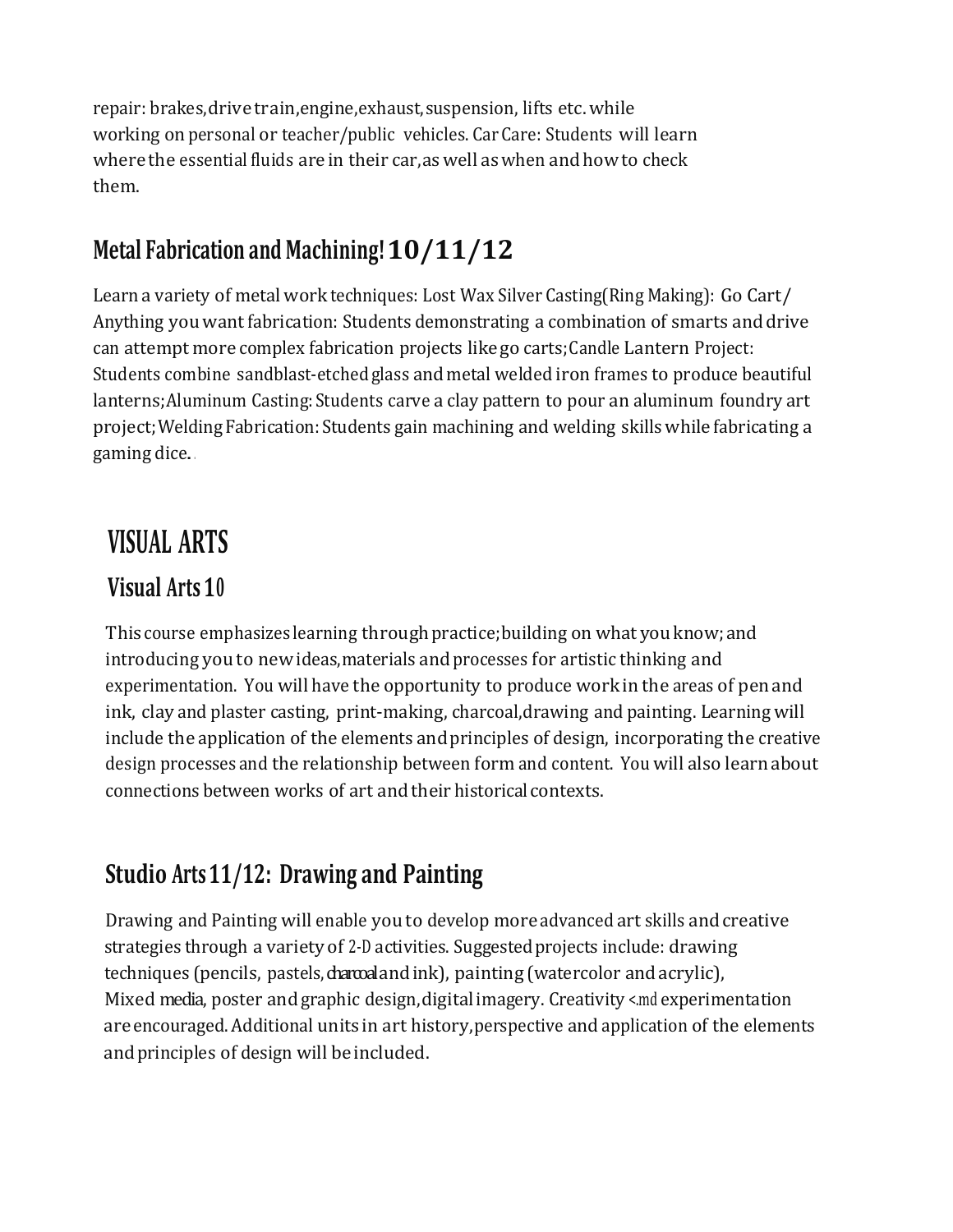## **Studio Arts11/12:ceramics and Sculpture**

 This course will enable you to focus and develop skills in image development,context andelements and principles of design in the area of Ceramics and Sculpture. Projects and mediamayinclude: ceramics (clay, glazes,and stains),sculpture (wood, soapstone, plastic,cardboard, wire,concrete stepping stones,paper mache,Styrofoam,etc.), recycled objects,andglass work(stained andfused). You will learn newtechniques and develop skills in handling a range of toolsandequipment necessary for creating art.

## First Nations Art 10/11/12

First Nations Art is a comprehensive course that offers many options; Students will develop the skills to draw basic form and designs; building on experience and practice, theywill also gainskills in painting designs;they have the opportunity to enlarge designs and finally are challenged to create their own design.In the second term,the students will have the opportunity to choose from a varietyof projects.They learnthe basics of carving with the grain of wood by carving a soapberry spoon,then if they choose to do so, carve a ladle.Other choices areto learnbeading techniques,make artisticcreations with clayor make a pair of moccasins. Some of the projects are functional as well as artistic.

# **Physical Education:**

#### **P.E.8 and 9**

COURSE Objectives:

1. To participate in a varietyof physical andrecreational activities.

2.To foster successandenjoyment in games andactivities through skill development

3.To develop a positive attitude and an appreciation for conditioning.To participate in activities that will establish a minimumlevelof fitness for all students.

4.To demonstrate an appreciation of individual differences andto encourage good sportsmanship inall aspects of the program. All students are expected to be positive, cooperative and tolerantwith their classmates.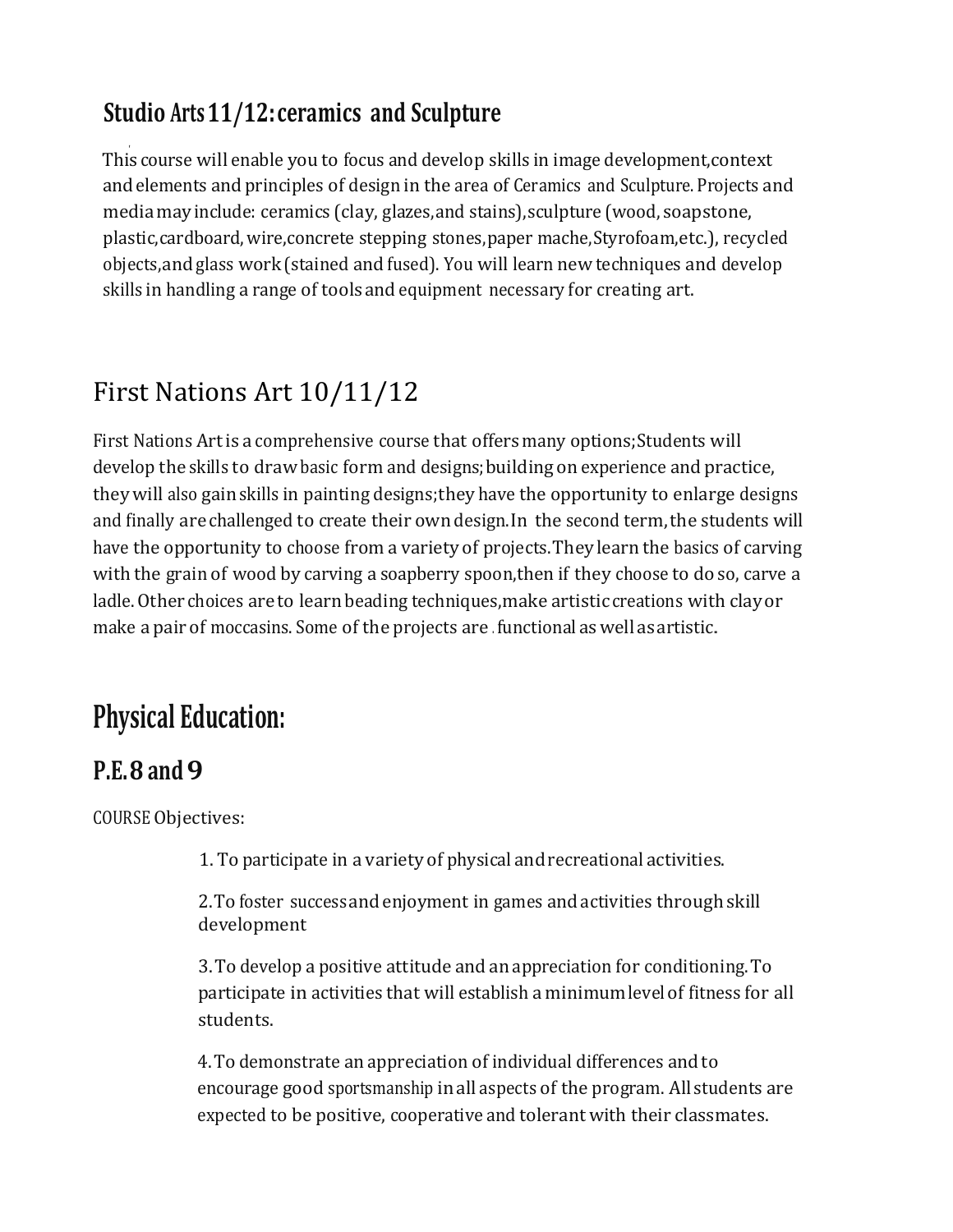# **P.E.1O/11/12** *)*

PE 10 is a required course for graduation. Students in senior P.E. will:

•Apply concepts of a balanced, healthy lifestyle to design programs for themselves

- •Improvepersonal endurance,strength,flexibility and diet
- •Demonstrate an appreciation of the needs of various age and ability groups
	- Follow safety practices that serve to prevent injuries and limit risks
- •Model and apply leadership skills
- •Apply <sup>a</sup> level of understanding of simple body mechanics
- •Assess the impact of activities on the environment
- •Apply knowledge and skills from certification programs

## **Outdoor Education10/11/12**

Please see administration for more information about this course.